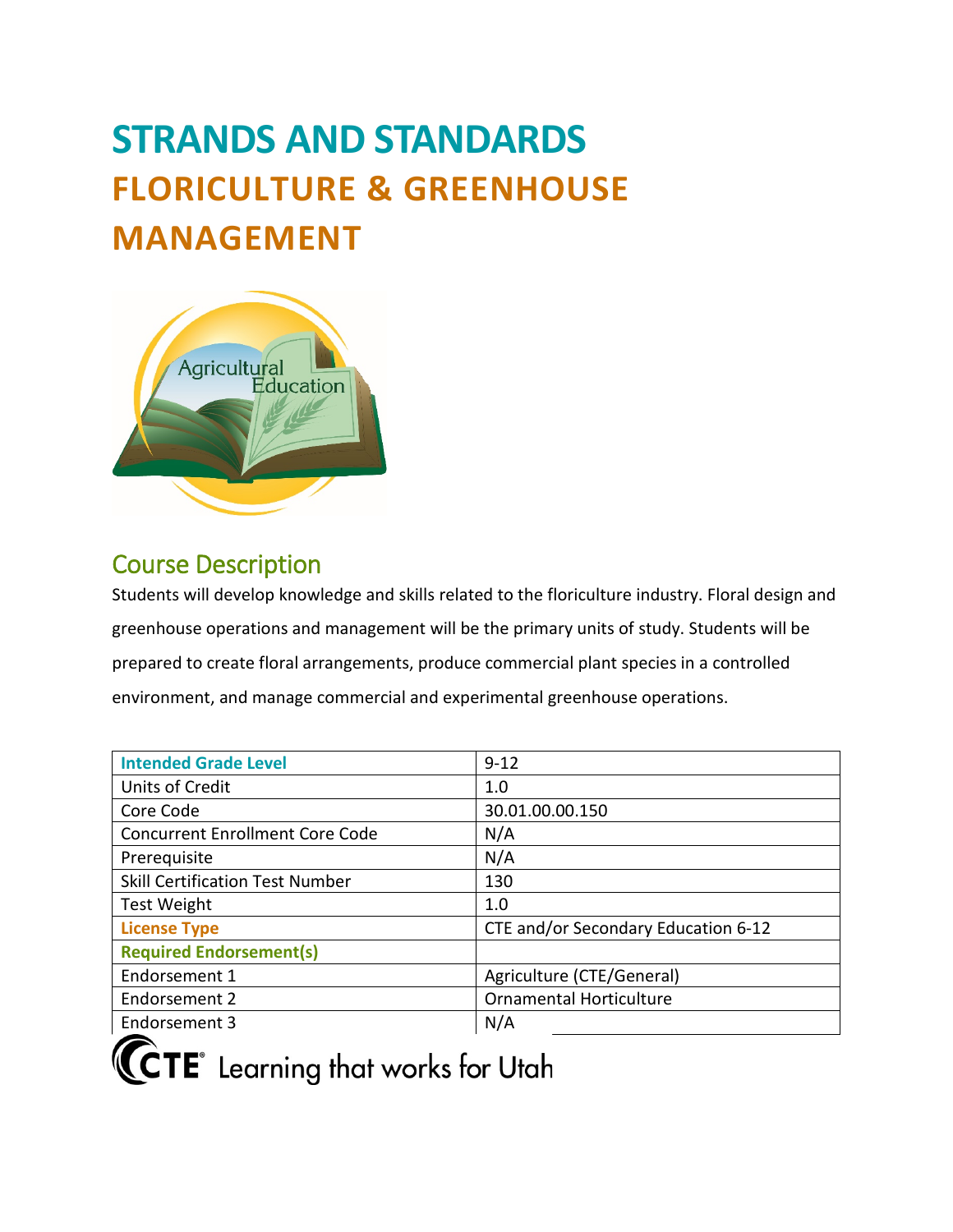# STRAND 1

#### **Students will explain the role of FFA in agricultural education.**

#### Standard 1

Discuss the history and organization of FFA as it relates to the complete program of agricultural education.

- Explain the interrelationship of classroom and laboratory instruction, supervised agricultural experience, and FFA.
- Describe how, when, and why FFA was organized.
- Identify key FFA historical events.
- Identify the mission and strategies, colors, motto, emblem and parts of the emblem, and organizational structure of FFA.
- Recite and explain the meaning of the FFA Creed.
- Discuss the meaning and purpose of a program of activities and its committee structure.
- List FFA chapter officers, and discuss the role of each.

## Standard 2

Identify opportunities in FFA.

- Describe FFA opportunities that develop leadership skills, personal growth, and career success.
- Summarize major state and national activities available to FFA members.

#### Standard 3

Describe FFA degrees, awards, and career development events (CDEs).

- List and explain the FFA degree areas.
- Identify FFA proficiency awards.
- List and discuss various team and individual CDEs.

#### Performance Objective

• Students will attend an FFA meeting.

# STRAND 2

**Students will explain the role of supervised agricultural experience (SAE) programs in agricultural education.**

#### Standard 1

Examine the responsibilities and benefits associated with an SAE.

- Explain the meaning and benefits of supervised agricultural experience.
- Explain the characteristics of an effective SAE program and the responsibilities of those involved.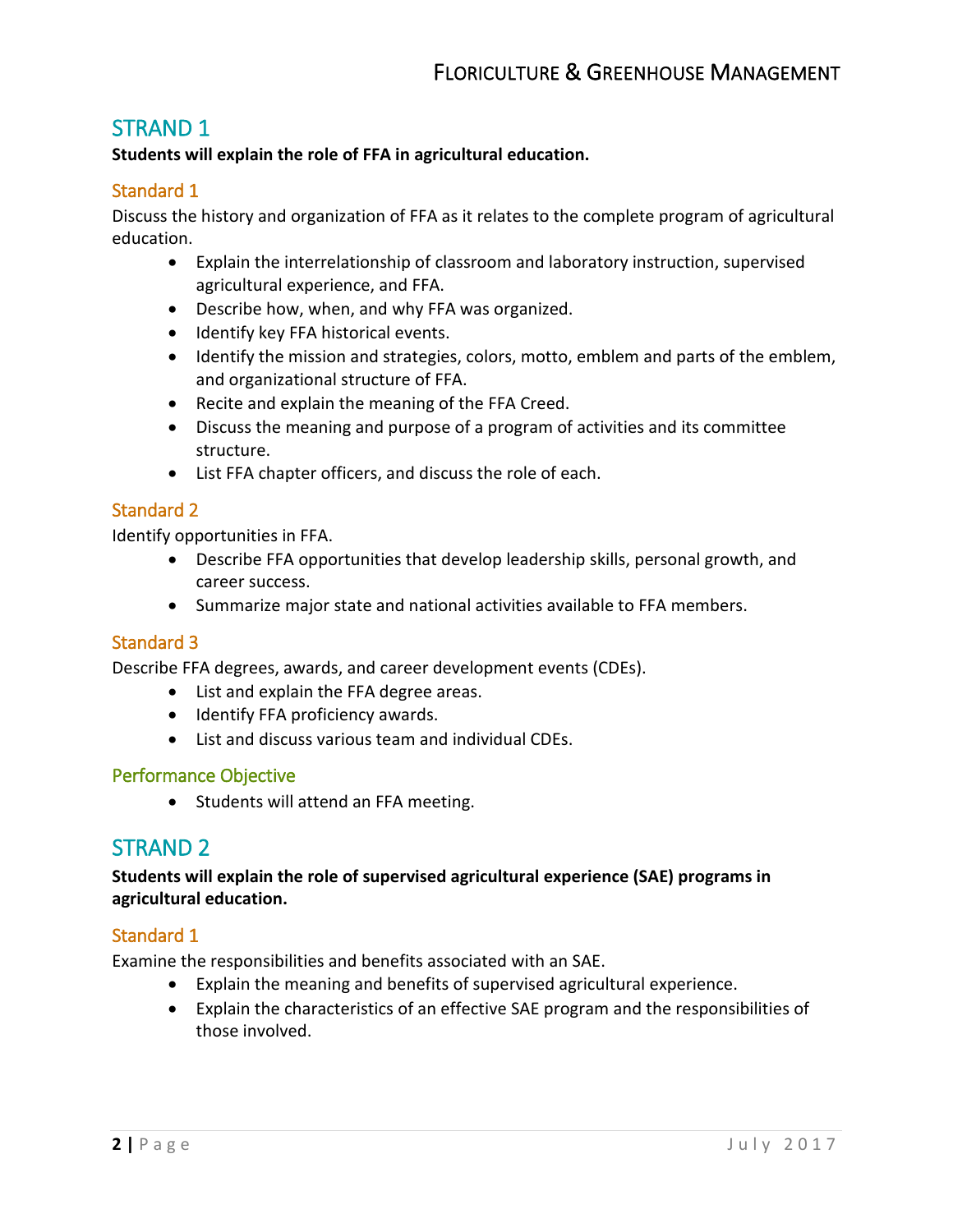Determine the types of SAE programs.

- Compare entrepreneurship SAEs and placement SAEs.
- Describe research/experimentation SAEs.
- Describe exploratory SAEs.

#### Standard 3

Plan an SAE program.

- Identify the steps in planning an SAE program.
- Describe the function of a business/training plan and/or agreement in an SAE program.
- Develop a short-range plan and a long-range plan for an SAE program.
- Relate classroom and laboratory instruction to an SAE program.

#### Standard 4

Maintain and use SAE records.

- Explain the importance of keeping records on an SAE program.
- Explain how SAE records are organized.
- Follow approved procedures to make entries in SAE records.

#### Performance Objective

• Student will use the approved record book to record financial transactions and activities on a Supervised Agricultural Experience Program.

# STRAND 3

#### **Students will demonstrate floral design techniques.**

#### Standard 1

Identify common plant materials used in floral design.

- Identify common cut flowers used in floral design.
- Identify common foliage used in floral design.
- Identify common live plants used in floral design.

#### Standard 2

Care for fresh flowers and foliage

- Explain the basic care requirements of cut flowers (e.g., water, light, temperature).
- Describe the causes of deterioration and death of flowers (e.g., ethylene gas).
- Describe the steps of effective conditioning of flowers and foliage.
- Explain the importance of using floral preservatives.

#### Standard 3

Identify floral design tools and supplies.

- Insert indicator text Identify common tools used in floral design.
- Recognize and describe floral design supplies.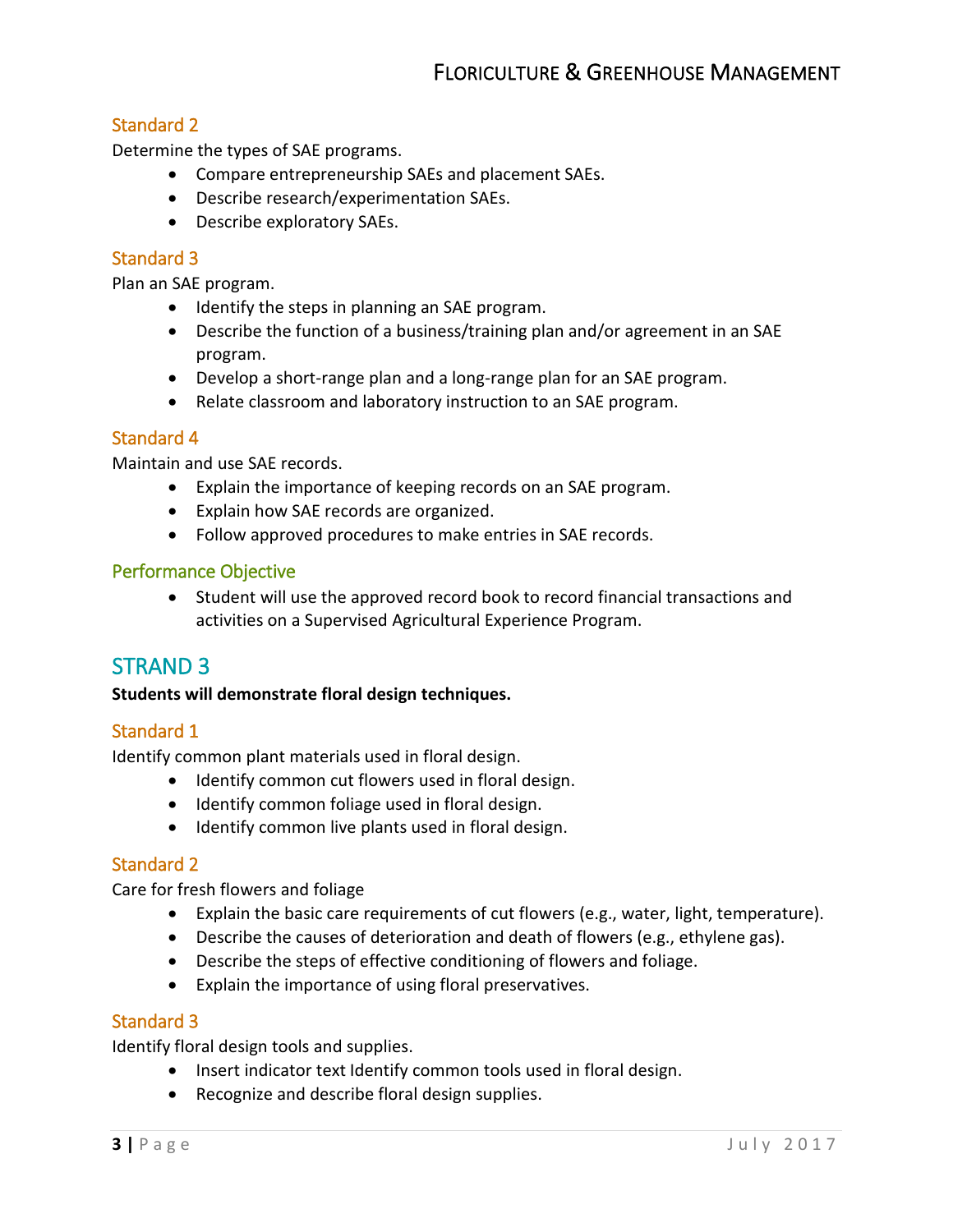Explain the principles and elements of floral design.

- Discuss the history and influence of different styles of design on the floriculture industry.
- Analyze the principles of floral design.
- Examine the concept of proportion and scale.
- Explain how the concept of balance is applied to floral design.
- Describe how rhythm is applied in floral work.
- Explain how the principles of dominance and focal point are used in floral design.
- Describe the major flower forms used in floral design.
- Explain how space and depth enhance floral design.
- Assess the importance of texture in floral design.
- Evaluate the influences of color on floral work.
- Explain basic geometric designs.

# Standard 5

Design floral arrangements using the principles and elements of design using at least four of the following indicators.

- Design corsages and boutonnieres.
- Design bud vase arrangements.
- Design vase arrangements.
- Design centerpieces.
- Design holiday arrangements.
- Design wedding pieces.
- Design sympathy arrangements.
- Design color bowls and hanging baskets.
- Design arrangements using everlasting flowers.
- Prepare a potted plant with foil.
- Create bows and/or accessories appropriate for the design.

# Performance Objective

- Student will design and make corsages and boutonnieres.
- Student will design and make four of the following floral arrangements; bud vase, center piece, holiday arrangement, wedding arrangement, sympathy arrangement, color bowl, or hanging basket using the principles and elements of design.

# STRAND 4

#### **Students will demonstrate greenhouse crop production techniques.**

# Standard 1

Describe greenhouse structures.

- Differentiate greenhouse designs.
- Review considerations for greenhouse frameworks.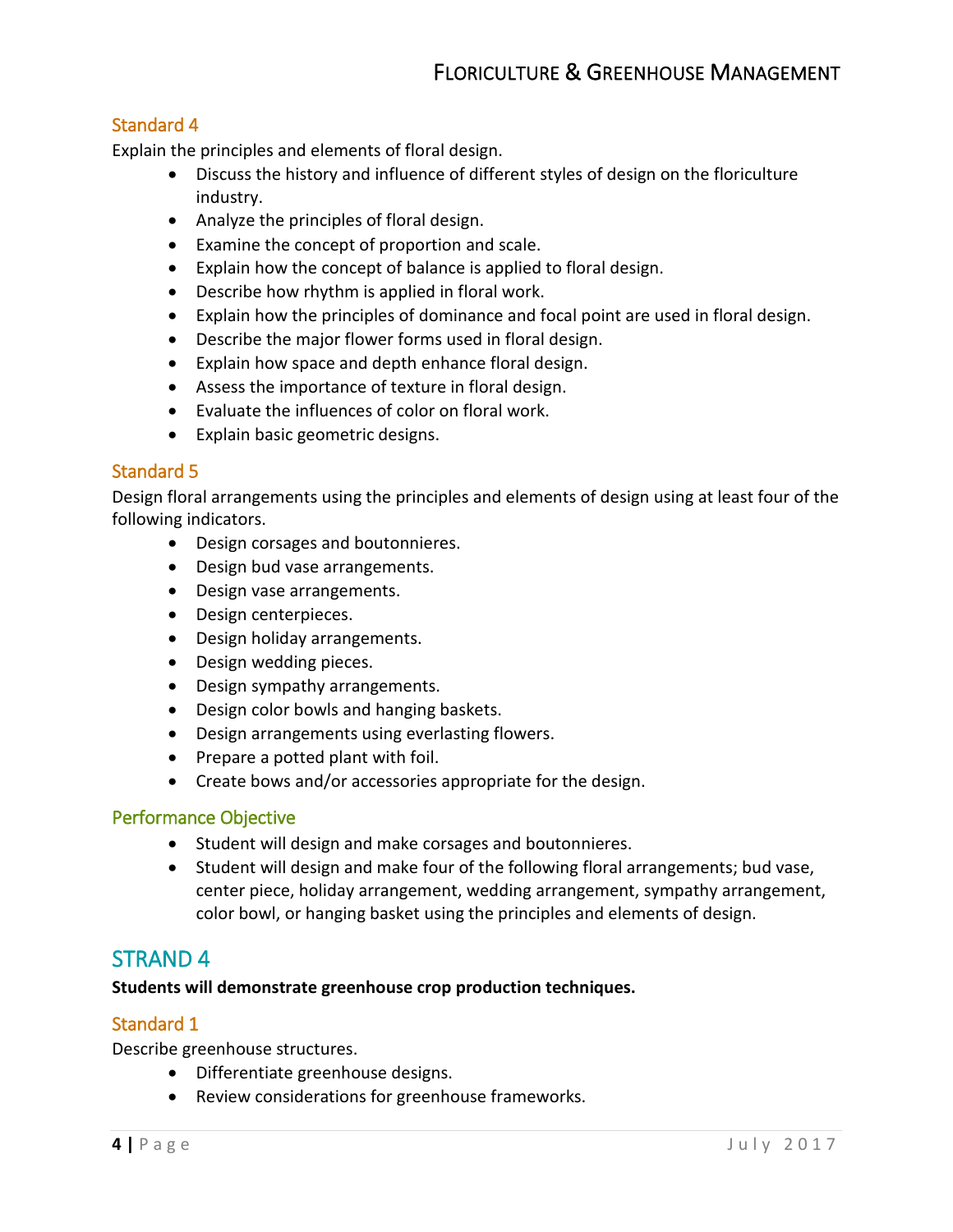- Identify and describe greenhouse glazing materials.
- Describe the functions of the headhouse.
- Describe greenhouse bench options.
- Identify and operate supplemental lighting systems.

Explain greenhouse climate control.

- Describe methods of heating greenhouse structures.
- Contrast major greenhouse cooling and ventilation systems.
- Discuss how energy curtains and a shade cloth are used to maintain greenhouse temperatures.
- Analyze greenhouse climate controls.

#### Standard 3

Describe automated greenhouse systems.

- Assess automated planting systems.
- Identify automated systems for moving plants in the greenhouse.
- Compare automated watering-systems.

#### Standard 4

Examine the components and properties of growing media.

- Describe the components of growing media.
- Describe the functions of growing media.
- Determine desirable properties of growing media
- Evaluate the advantages and disadvantages of soilless media.

#### Standard 5

Investigate chemical characteristics of growing media.

- Demonstrate proper techniques for sampling growing media.
- Test and determine pH level of various growing media.
- Interpret pH test results of a growing media sample.

#### Standard 6

Supply nutrients to greenhouse crops.

- Explain plant nutrition.
- Describe pH and how it is modified.
- Describe the components of a fertilizer.
- Explain the methods of applying fertilizers to horticulture crops.

#### Standard 7

Explain the effects of light, temperature, air, and water on plant growth.

- Examine the effect of light on greenhouse crops.
- Describe the influence of temperature on greenhouse crops.
- Explain how watering practices influence greenhouse crop production.
- Explain the effect of oxygen and carbon dioxide on photosynthesis and plant growth.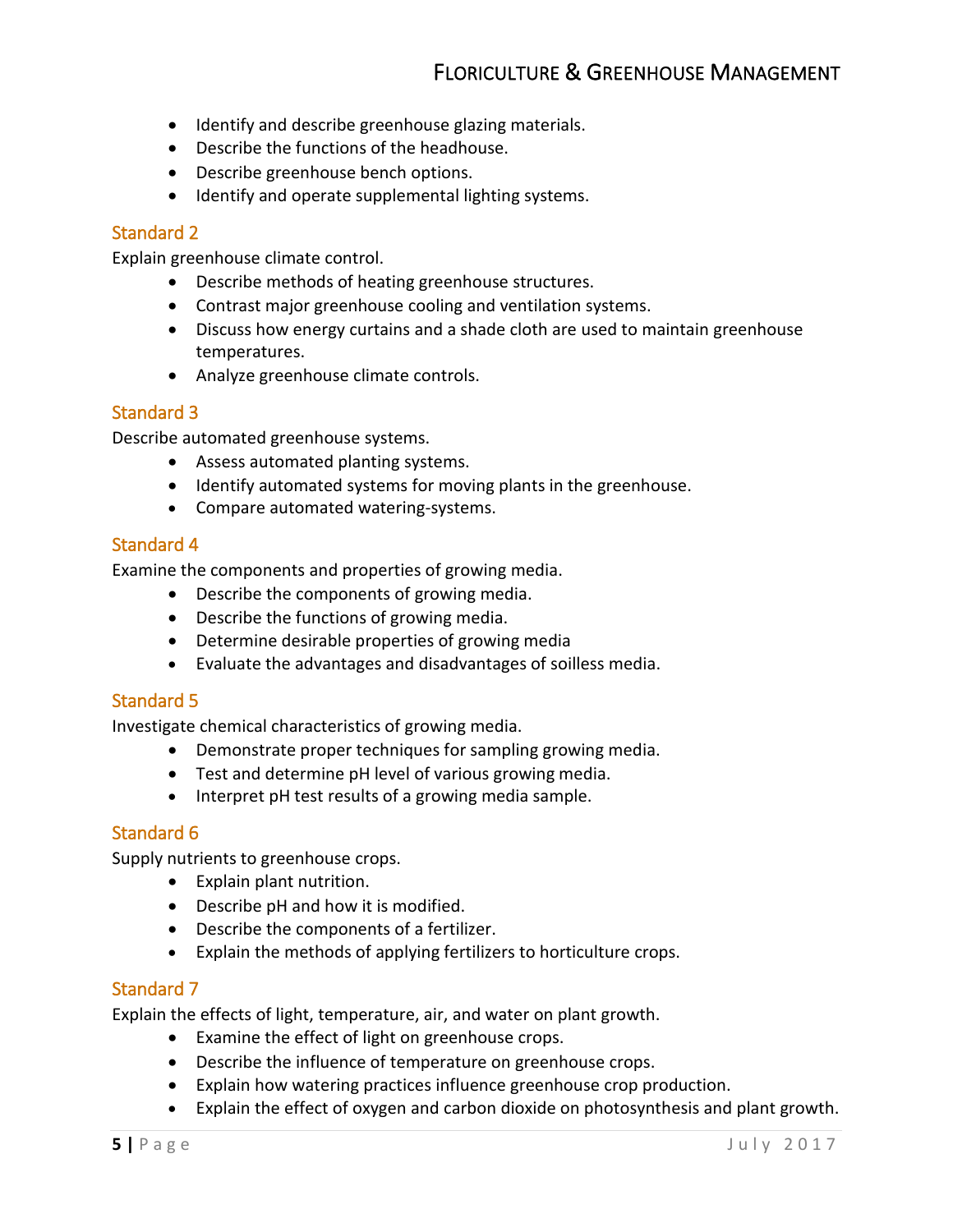Identify and explain the functions of plant growth regulators.

- Compare the functions of plant hormones.
- Examine commercial uses for plant growth regulators.

## Standard 9

Propagate floriculture and greenhouse crops.

- Compare and contrast sexual and asexual reproduction.
- Explain pollination, cross-pollination, and self-pollination of flowering plants.
- Diagram the process of plant fertilization.
- Describe the process of seed germination.
- Explain the conditions required for seed germination.
- Explain the importance of seed viability and vigor.
- Demonstrate techniques for sowing seed.
- Describe optimal conditions for asexual propagation.
- Demonstrate techniques used to propagate plants by cuttings, division, separation, and layering.
- Transplant greenhouse plant materials.
- Compare and contrast annual, biennial, and perennial plants.
- Compare and contrast plants that are either monocots or dicots.

#### Standard 10

Grow greenhouse crops.

- Plan a growing schedule to maximize the production of the greenhouse facility.
- Explain the importance of proper spacing of greenhouse crops and recommended spacing practices.
- Select the appropriate container and medium for a greenhouse crop.
- Explain the purposes for pinching greenhouse crops and the techniques used.
- Describe disbudding procedures.
- Demonstrate proper watering techniques.
- Demonstrate production of potted flowering crops.
- Demonstrate production of bulb crops.
- Demonstrate production of bedding plants.
- Demonstrate production of foliage plants.

#### Standard 11

Discuss pest management techniques.

- Identify categories of pests (e.g., weeds, insects, fungi, etc.).
- Explain best management practices while maintaining environmental integrity.
- Discuss alternative pest control techniques.
- Demonstrate safe practices in selecting, applying, storing, and disposing of chemicals.
- Explain integrated pest management (IPM).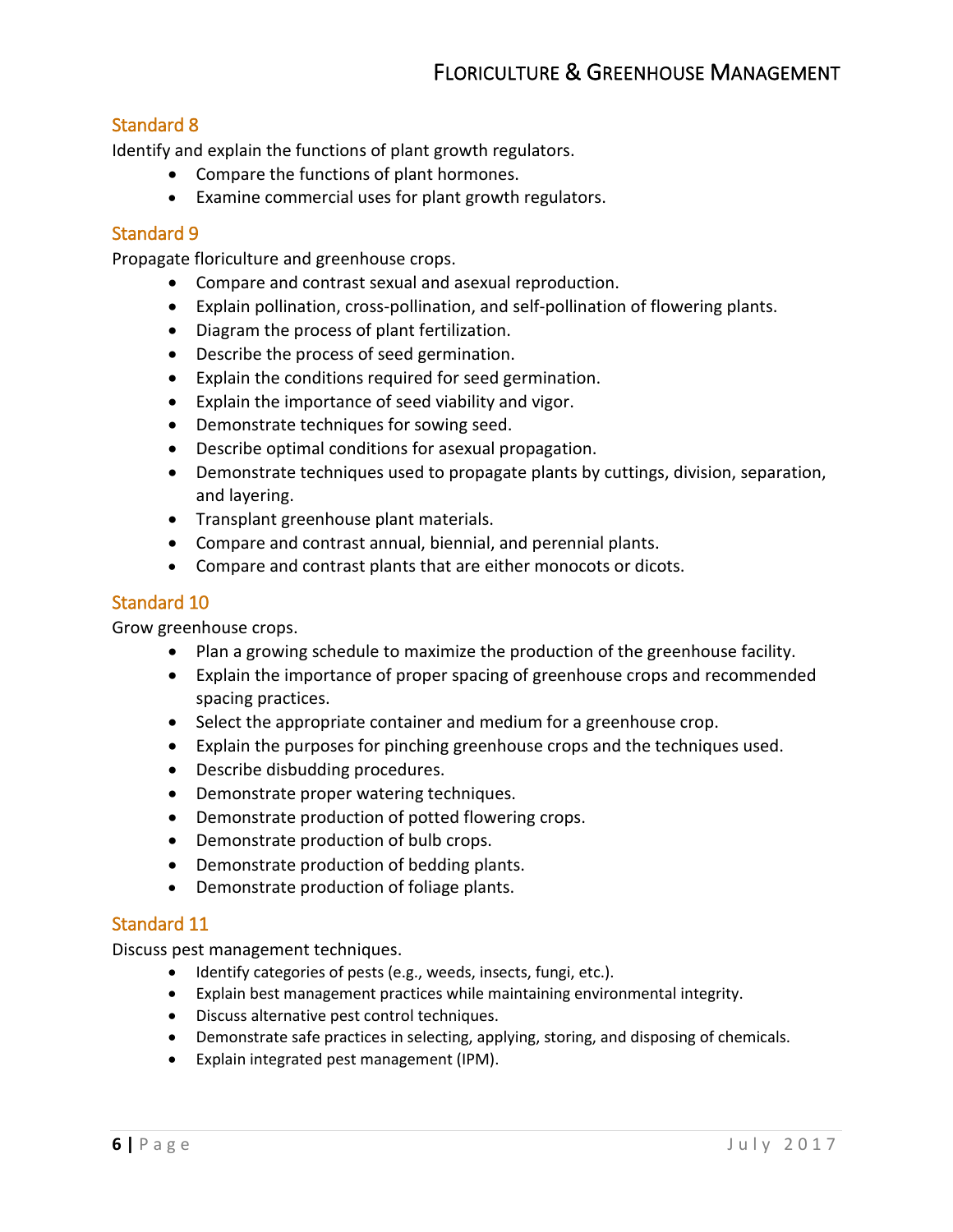## Performance Objective

- Propagate plants using both seed and cuttings.
- Perform typical plant maintenance including, transplanting, watering, pinching, and disbudding.
- Student will develop a growing schedule to maximize the production of a greenhouse facility.
- Student will prepare greenhouse plants for sale.

# STRAND 5

#### **Students will explain floriculture business concepts.**

# Standard 1

Price floral design work.

- Explain the importance of effective buying.
- Determine the costs for floral arrangements.
- Assess typical pricing strategies.
- Calculate mark-up.

## Standard 2

Prepare floriculture crops for sale.

- Clean plants and containers.
- Decorate plants and containers.
- Attach price tags and care instructions.

## Standard 3

Explain the basics of marketing in the floriculture industry.

- Display floriculture materials for sale.
- Recognize ways of maintaining and increasing the effectiveness of horticultural business displays.
- Recognize how advertising is used.
- Complete sales tickets.
- Use proper telephone techniques.
- Describe effective packaging and delivery.
- Describe the impact of the international flower market on the floriculture industry.

#### Standard 4

Describe floriculture business management.

- Differentiate the types of floriculture businesses.
- Recognize costs related to floriculture production.
- Analyze the importance of marketing, promotion, and sales.
- Describe career opportunities associated with floriculture management.